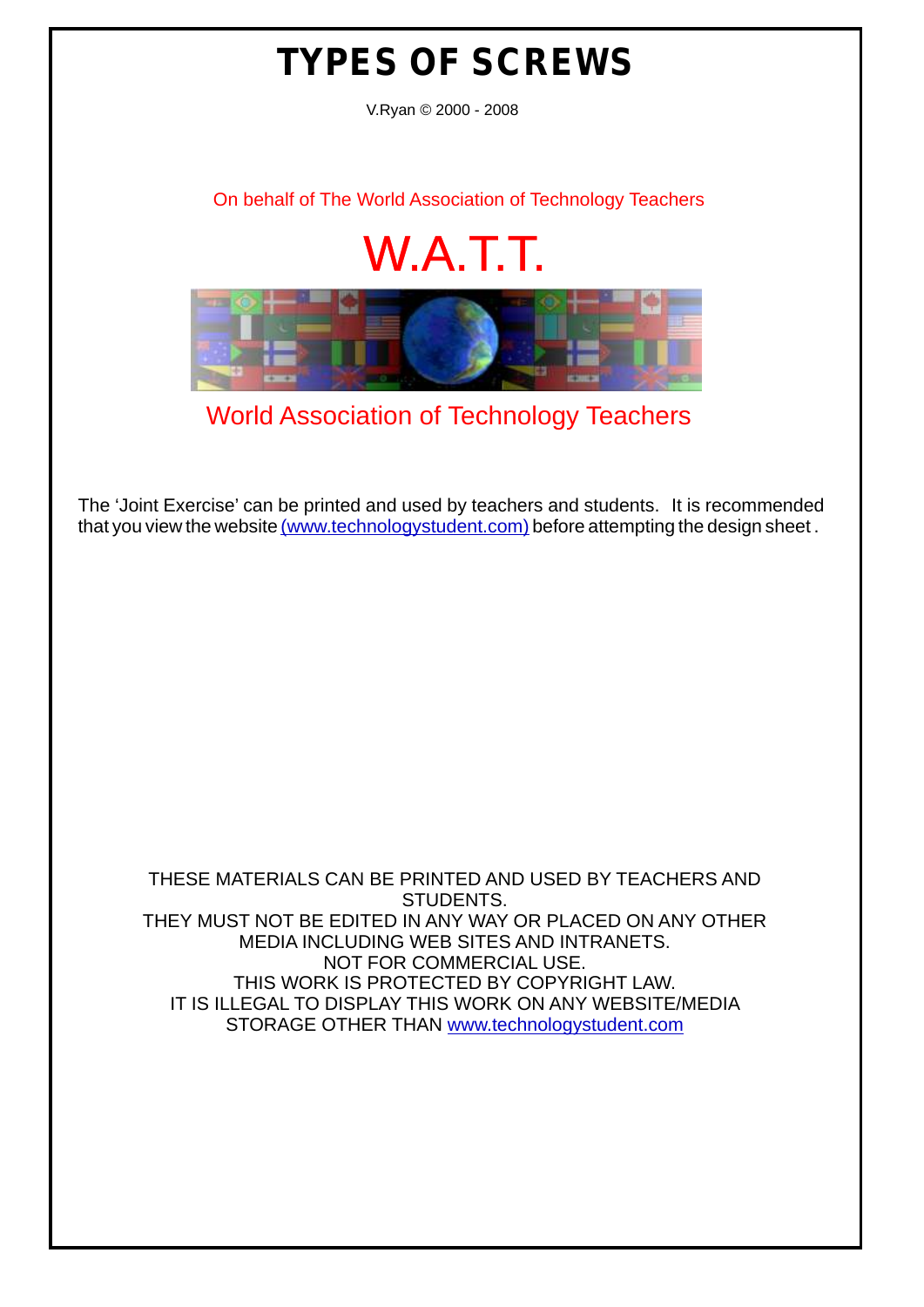

A range of different types of screws are seen below. Name each type of screw and add a short description explaining its use and include any other information you feel is important.

|  | <b>NAME</b> | <b>DESCRIPTION</b> |
|--|-------------|--------------------|
|  |             |                    |
|  |             |                    |
|  |             | <b>DESCRIPTION</b> |
|  | <b>NAME</b> |                    |
|  |             |                    |
|  |             |                    |
|  |             | <b>DESCRIPTION</b> |
|  | <b>NAME</b> |                    |
|  |             |                    |
|  |             |                    |
|  | <b>NAME</b> | <b>DESCRIPTION</b> |
|  |             |                    |
|  |             |                    |
|  |             | <b>DESCRIPTION</b> |
|  | <b>NAME</b> |                    |
|  |             |                    |
|  |             |                    |